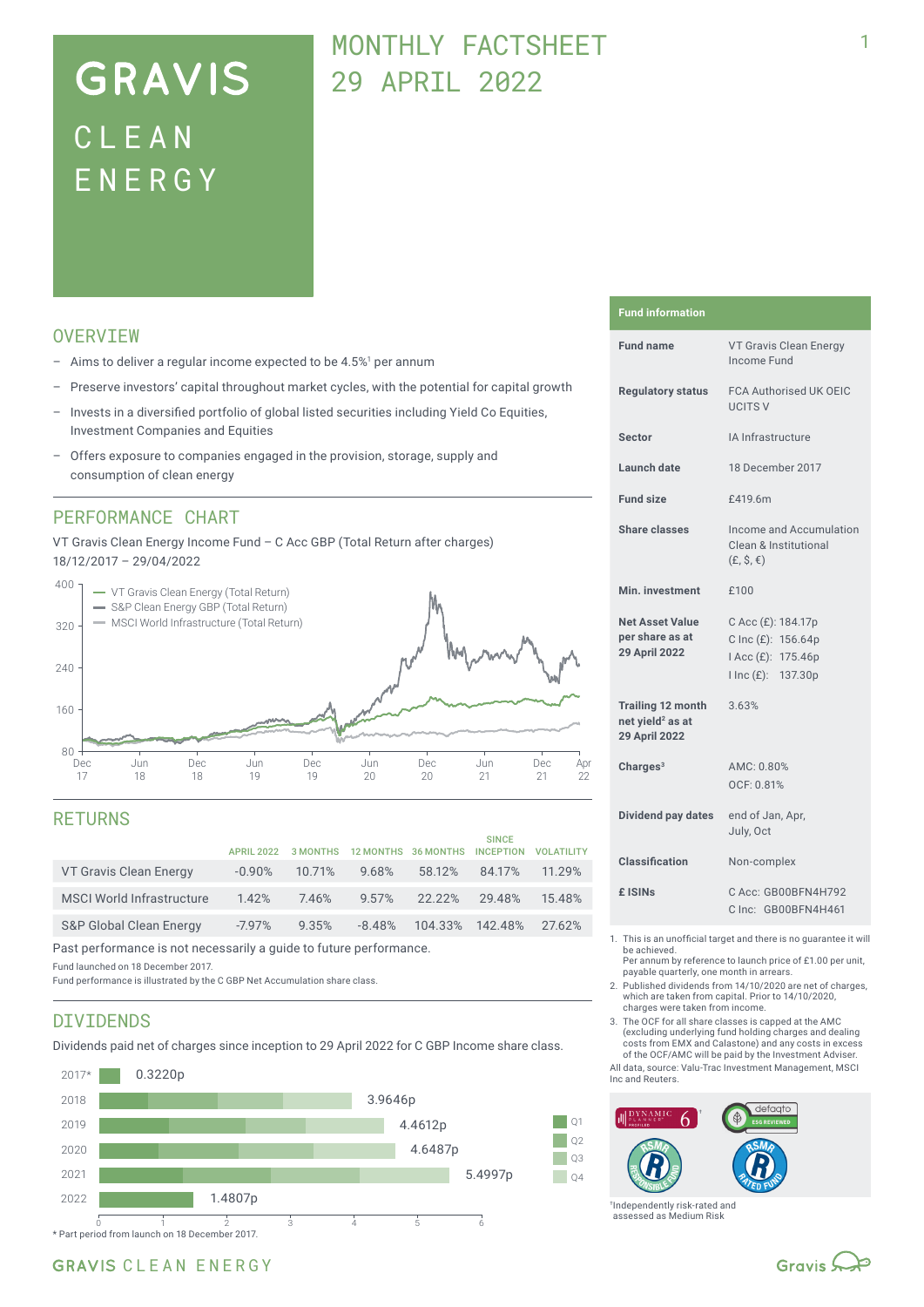## **GRAVIS** CLEA N ENERG Y

## MONTHLY FACTSHEET 29 APRIL 2022

#### FUND ADVISER'S REPORT

Although new highs were achieved in the early stages of April, the strategy recorded a loss of 0.90% for the month overall (C Accumulation GBP). This is a relatively modest retracement in the context of the positive returns achieved year-to-date and was driven by some sharp declines among the yield cos held within the portfolio, despite the majority of underlying positions generating a positive total return over the course of the month.

Returns from the portfolio's underlying holdings were polarised, with companies exposed to European and UK energy markets typically performing well while those exposed to North American markets derated - and in some instances significantly so. Brookfield Renewables, Clearway Energy Inc, Hannon Armstrong Sustainable Infrastructure, Innergex Renewable Energy and NextEra Energy Partners all lost more than 10% (GBP‑adjusted). Local currency returns were more significant but weakness in sterling helped to cushion the impact in the Fund's base currency.

Rate concerns – and what that means for yield expectations – remain in focus and a key driver of US and Canadian yield co share prices. Typically benefitting from very long-term fixed pricing contracts, these companies do not necessarily benefit from firmer near-term pricing in energy markets. Conversely, in Europe – and the UK particularly – price fixes tend to be shorter-term in nature with companies often selling proportions of expected output on a one-to-three-year view. Firmer near-term price expectations underpin net asset valuations and the more persistent the higher electricity price environment, the greater the prospects for such companies to roll price fixes at more attractive levels. In addition, inflationary pressures are currently running well above modelled expectations, resulting in another tail wind for valuations. This is because subsidies, which remain a material element of the revenue profile for renewable power generators, benefit from indexation.

For example, the buyout price for Renewable Obligations Certificates, a key subsidy mechanism used in the UK renewables market, inflates each year in line with the average of the monthly year-on-year RPI rate over the prior year. These dynamics provide tail winds for valuations and near-term cash flows, epitomised by Greencoat UK Wind, which recorded a 13.2% total NAV return for Q1 2022. The company benefits disproportionately from current tailwinds vs. peers owing to management adopting a strategy of retaining merchant price exposure rather than hedging price risk. This characteristic was the primary reason for the Fund significantly increasing its allocation to Greencoat UK Wind last Autumn and it is currently the largest position in the portfolio.

Greencoat UK Wind was the greatest positive contributor to performance in April, followed by battery storage specialist Gresham House Energy Storage and Encavis, a German-listed owner/operator of wind and solar projects. Other UK-listed renewable power producers performed well with read-across from Greencoat UK Wind undoubtedly helpful. But with most Q1 NAV updates to be published in May there is scope for these companies to strengthen further into positive news flow.

Capital markets are volatile, and this is likely to remain the case as investors adjust to a rapidly evolving environment. The Federal Reserve is expected to move to counter inflationary pressures with rate hikes and quantitative tightening. But the US yield curve has inverted between the five-year and 30-year maturities, thereby prompting talks of recession. It is unlikely that the Federal Reserve will act so aggressively as to crush economic growth and this latter point gives us comfort that longer-term yields will remain relatively anchored. In that context the long-dated, contractual cash flow profiles of underlying portfolio companies should continue to prove attractive to investors. In the near term, volatility in North America creates opportunities for active management to add value.

#### **Investment Adviser**

Gravis Advisory Limited is owned and managed by Gravis Capital Management Ltd ("Gravis"). Gravis was established in May 2008 as a specialist investor in property and infrastructure and now manages c.£3bn of assets in these sectors in the UK. GCM is authorised and regulated by the FCA.

Funds under management include the FTSE 250 companies GCP Infrastructure Investments Ltd and GCP Infrastructure Income Fund Ltd. Gravis has won numerous awards for their alternative approach to long term, secure, income-generative investments.

Gravis Advisory Limited is Investment Adviser to the c.£882.9m VT Gravis UK Infrastructure Income Fund, the c.£419.6m VT Gravis Clean Energy Income Fund, the c.£88.7m VT Gravis UK Listed Property (PAIF) Fund and the c.£44.1m VT Gravis Digital Infrastructure Income Fund.

#### **Sales Contacts**

William MacLeod 07836 695442 william.macleod@graviscapital.com

Ollie Matthews 07787 415151 ollie.matthews@graviscapital.com

Robin Shepherd 07971 836433 robin.shepherd@graviscapital.com

Nick Winder 07548 614184 nick.winder@graviscapital.com

Cameron Gardner 07835 142763 cameron.gardner@graviscapital.com

#### **Dealing**

Valu-Trac 01343 880344 cleanenergy@valu-trac.com Available on all platforms

#### Will Argent

Investment Adviser Gravis Advisory Ltd william.argent@graviscapital.com

### CORRELATION, PERFORMANCE AND VOLATILITY COMPARISON

#### 18 December 2017 – 29 April 2022

|                                  | <b>CORRELATION</b>              | <b>RETURN</b> | <b>VOLATILITY</b> | <b>YIELD</b> |
|----------------------------------|---------------------------------|---------------|-------------------|--------------|
| VT Clean Energy (C Acc GBP)      | $\hspace{0.1mm}-\hspace{0.1mm}$ | 84.2%         | 11.3%             | 3.6%         |
| <b>MSCI World Infrastructure</b> | 0.07                            | 29.5%         | 15.5%             | 3.8%         |
| S&P Global Clean Energy          | 0.19                            | 142.5%        | 27.6%             | 1.5%         |

Past performance is not necessarily a guide to future performance.